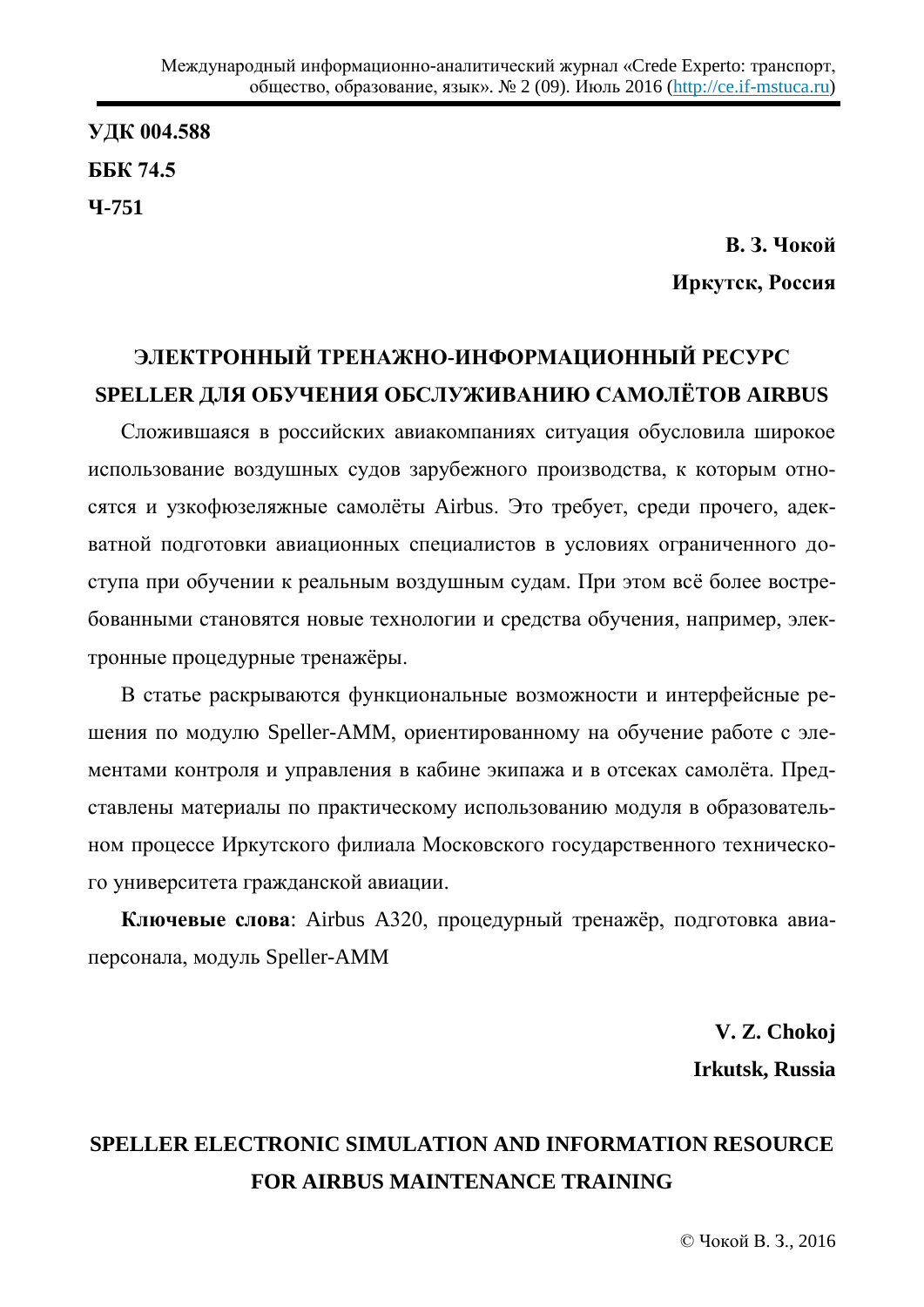The current situation in Russian airlines dictates wide use of foreign aircraft, including single-aisle Airbus aircraft. This requires, among other things, adequate training of maintenance personnel under the conditions of limited access to real aircraft. So, new technologies and training devices as electronic procedure trainers become more accepted.

The article considers functional capabilities and interface solutions for Speller-AMM module designed to train specialists to deal with controls in the cockpit and other aircraft compartments. The article presents the materials on practical use of the module in the educational process at Moscow State Technical University, Irkutsk branch.

**Key words**: Airbus A320, procedure trainer, training of aircraft staff, Speller-AMM module.

По итогам последних лет более 95 % авиаперевозок на магистральных маршрутах Российской Федерации выполнено на авиатехнике зарубежного производства. В настоящее время основу магистрального авиапарка гражданской авиации России составляют самолёты А320 и его модификаций А318, А319, А320, А321, а также самолёты линейки В737. Среди множества причин такой ситуации немаловажное значение имеют высокая безопасность и экономическая эффективность данных воздушных судов.

В сложившихся условиях очевидна необходимость своевременной и качественной подготовки летного и инженерно-технического персонала авиакомпаний, осваивающих и эксплуатирующих современные самолёты. Ситуация осложняется тем, что дорогостоящие современные воздушные суда зарубежного производства не в полной мере доступны образовательным организациям гражданской авиации и региональным учебно-тренировочным центрам.

Отчасти остроту отмеченной проблемы снижают закупаемые образовательными учреждениями тренажные средства, в частности, функциональные и процедурные тренажёры. Однако основным их недостатком является недостаточная ориентированность на подготовку инженерно-технического состава, для которого актуальны вопросы оперативного и периодического технического об-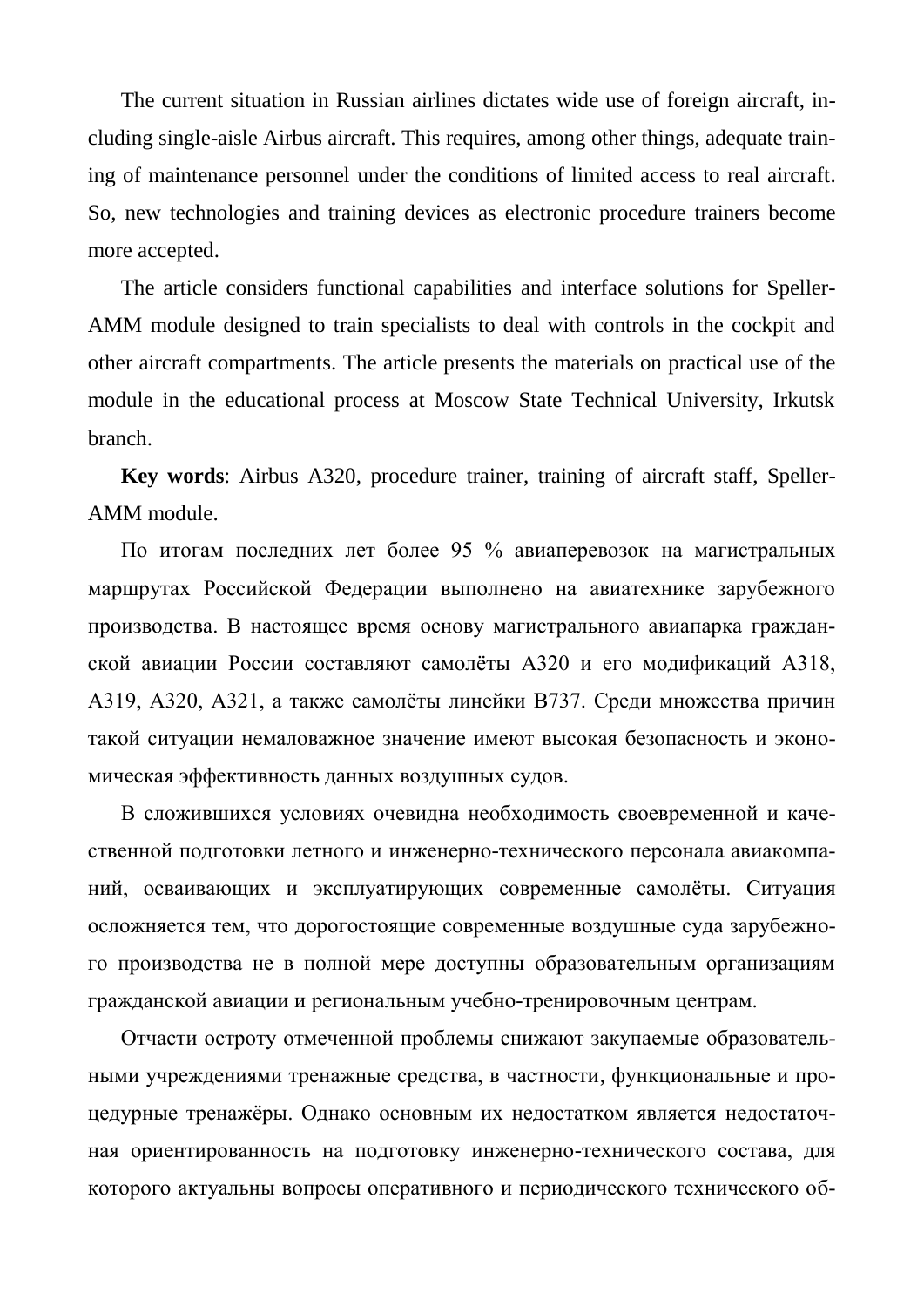служивания, локализации отказов оборудования и восстановления работоспособности. Дополнительные сложности при обучении связаны и с англоязычной документацией воздушных судов и тренажёров.

Отмеченные соображения послужили причиной начала работ по формированию и практическому использованию специализированного тренажноинформационного ресурса, получившего условное наименование Speller, и предназначенного для обучения студентов и курсантов факультета ЭЛА Иркутского филиала МГТУ ГА.

К настоящему времени сформированы и освоены два модуля данного реcypca – AMM (Aircraft Maintenance Manual, ориентированного на обучение работе с элементами контроля и управления в кабине экипажа и в отсеках самолёта) и TSM (Trouble Shooting Manual, ориентированного на обучение процедурам локализации отказов бортового оборудования). Предметом данной статьи является аннотация первого из этих модулей – АММ.

Модуль Speller-AMM составляют две библиотеки из информационных и тренажных карт, которые доступны пользователям посредством развитого иерархического меню (*puc. 1*). Интерфейсная оболочка модуля сформирована в среде Delphi 7.0 как полнофункциональное автономное windows-приложение, реализуемое на современных ПЭВМ (RAM – не менее 1 Гб; HDD – не менее 18 Гб; монитор с цветопередачей – не хуже 32 бит/пкс. и с разрешением – не менее 1600х800 пкс.; акустические колонки).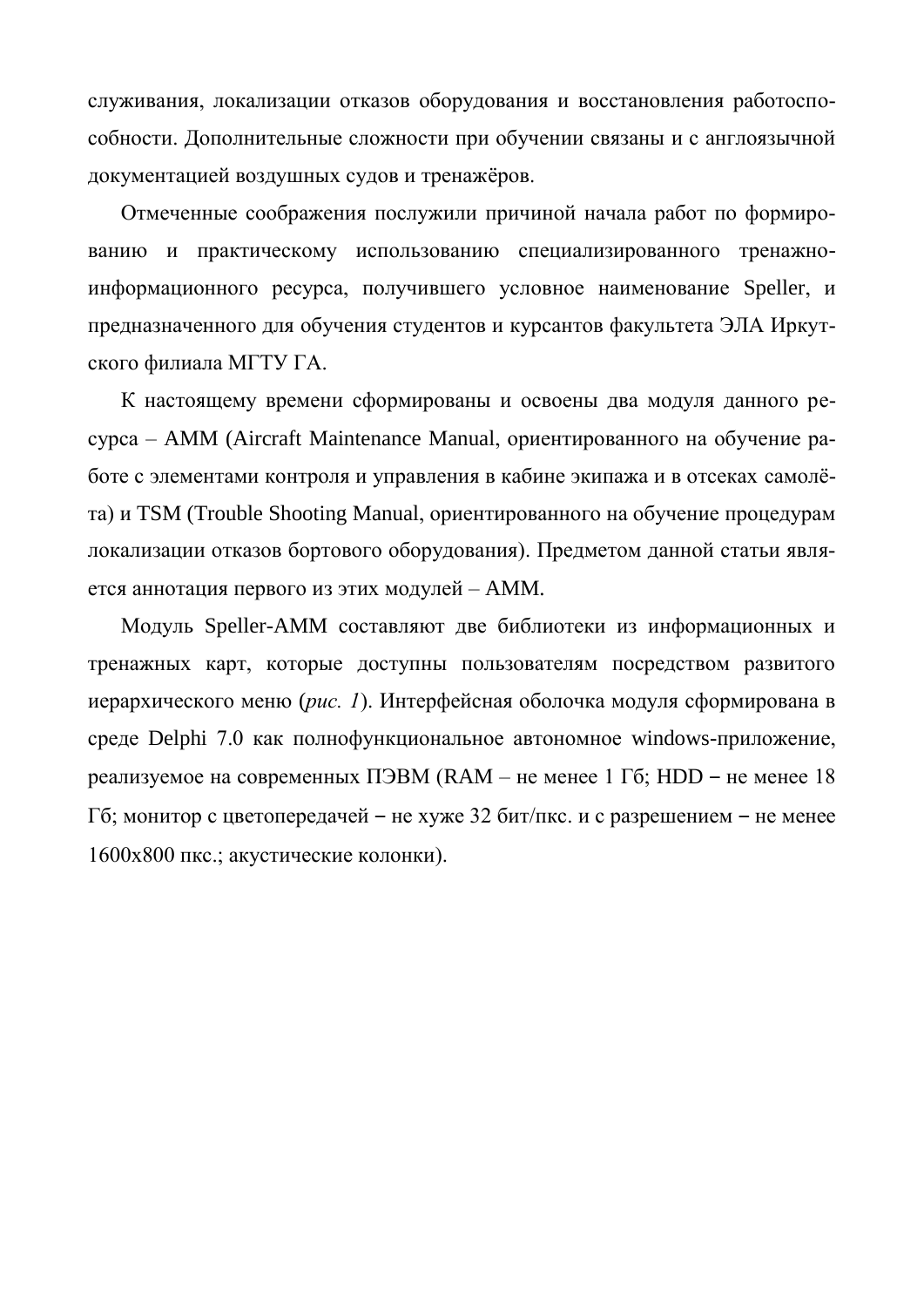

*Рис. 1.* Головная панель модуля Speller-AMM

В версии Speller-AMM 1.0 не требуется специальная конфигурация (настройка) операционной системы, а в версии 2.0 необходима дополнительная регистрация интегрированной в модуль базы данных (в формате Paradox) с протоколами тренажей. В обеих версиях модуля требуется наличие на ПЭВМ системного проигрывателя с набором кодеков для просмотра видеофайлов в форматах mp4 и m2ts.

Информационные карты сформированы на основе руководств Airbus. При этом пользователям доступны как русифицированные карты (представляющие обзоры соответствующих руководств), так и англоязычные оригиналы основных руководств Airbus. Помимо текстов информационные карты представлены: тематическими комплектами эскизов (доступных через активируемые строки базы данных); тематическими комплектами фотографий (доступных через активируемые миниатюры); тематическими видеофильмами основных операций оперативного технического обслуживания.

Информационные карты прорабатываются пользователями последовательно, перед использованием тренажных карт. После освоения всех информацион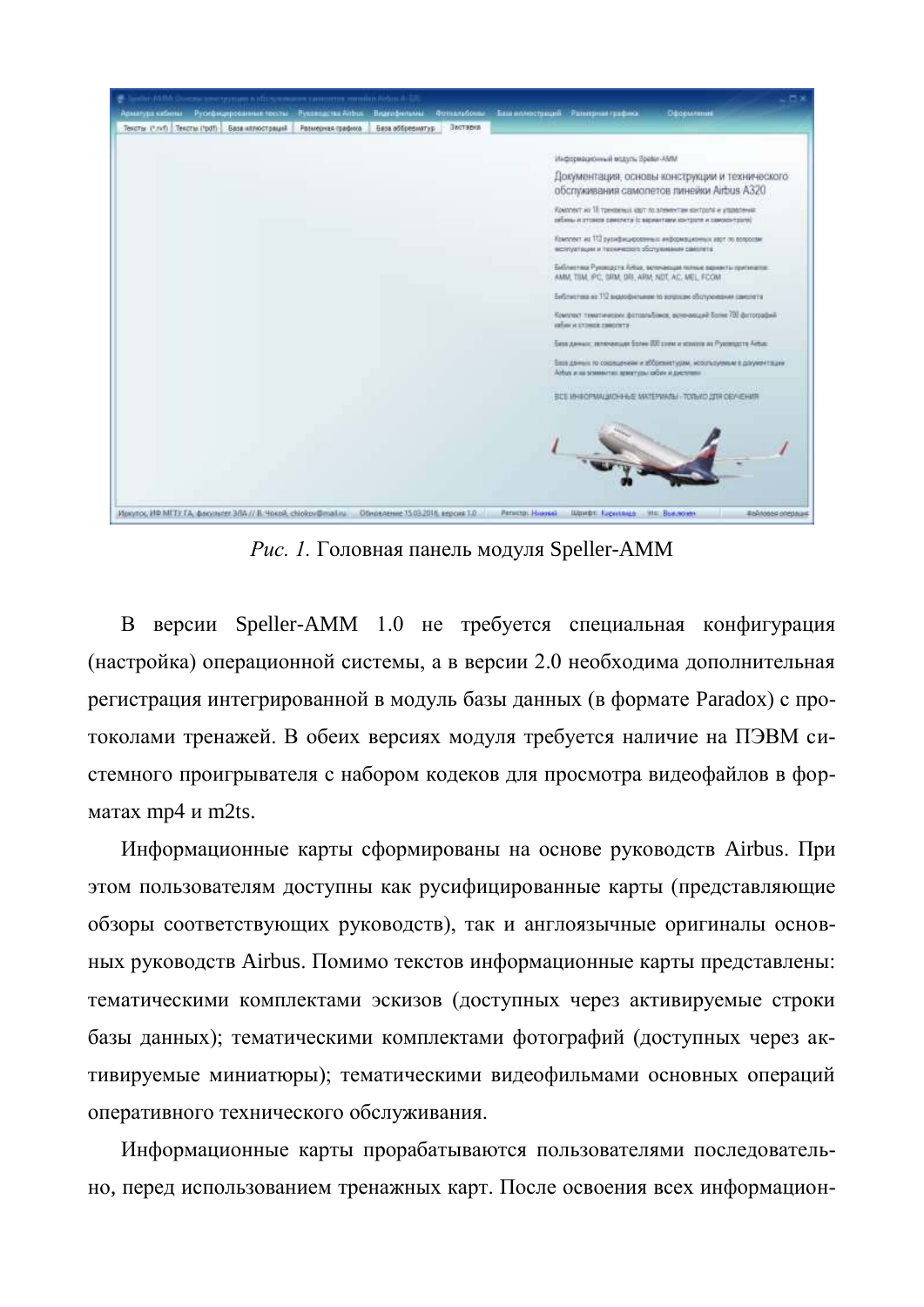ных ресурсов модуля АММ пользователи переходят к освоению ресурсов более сложного второго модуля – TSM.



Рис. 2. Работа с информационными картами-фотоальбомами

В ходе опытной эксплуатации модуля Speller-AMM стала очевидной необходимость группировки информационно-тренажных карт не только по тематике в головном меню, но и по формам (формату) прорабатываемых материалов. В этой связи просмотровые окна организованы в следующих закладках: русифицированные тексты в формате rvf, англоязычные тексты в формате pdf, база эскизов, размерная графика, база аббревиатур, заставка (рис. 2). Такое построение интерфейсной оболочки позволяет предварительно загружать в различные папки «однотемный» материал, который удобно прорабатывать, пролистывая папки, не работая с достаточно громоздким иерархическим головным меню.

Примеры работы с иллюстративными информационными картами показаны на рис. 2, 3 и 4. Для повышения эффективности работы с такими картами целесообразно первоначально составить сценарий (алгоритм) работы, что исключит непроизводительные потери времени на просмотр неактуальных иллюстраций.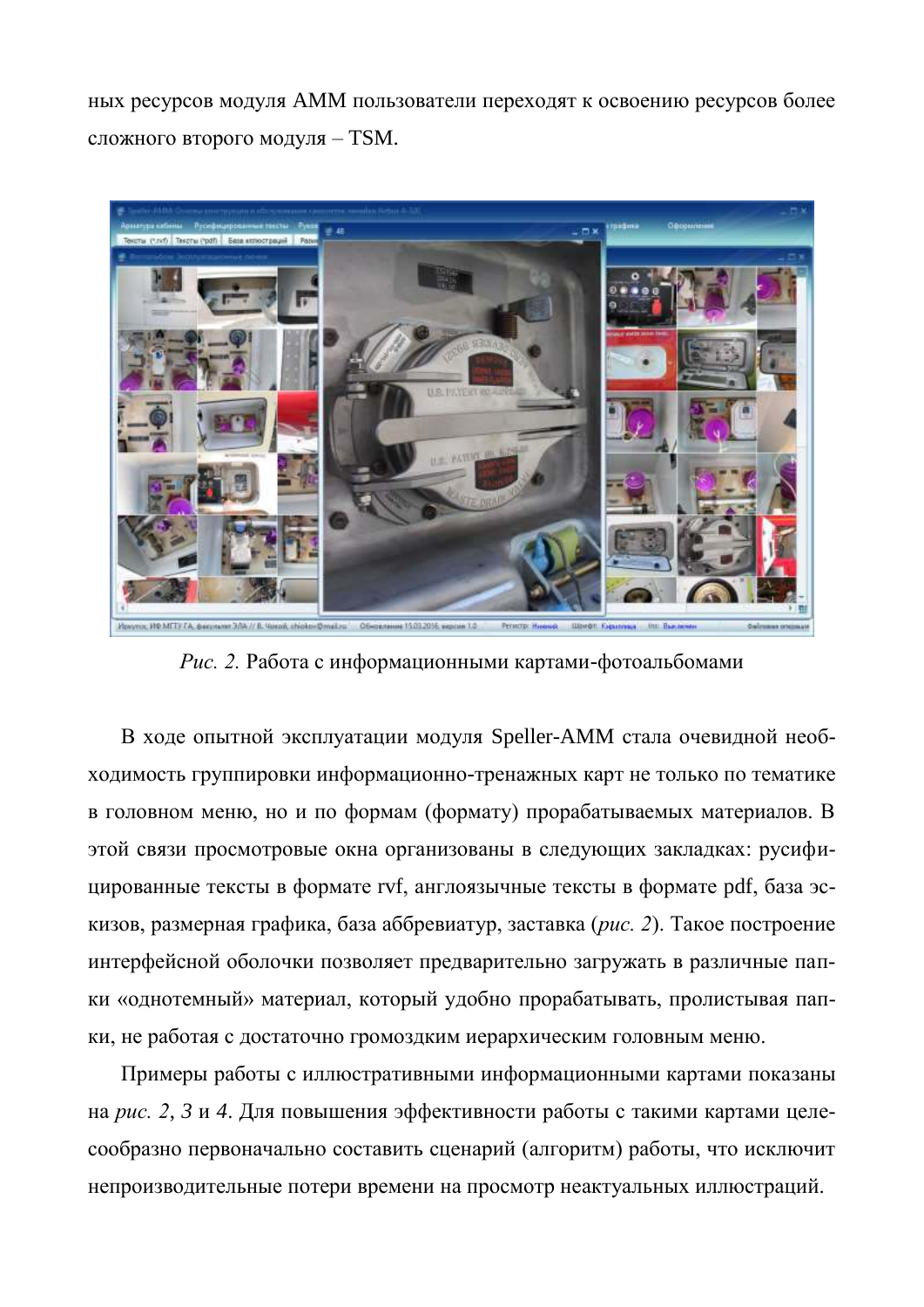

*Рис.* 3. Работа с информационными картами базы иллюстраций

При работе с модулем достаточно востребованной является вкладка с базой аббревиатур, которая заполняется данными при запуске модуля. В данной базе представлено более 1300 наиболее часто встречающихся в базовых Руководствах и на элементах арматуры кабины самолёта аббревиатур, сокращений и наименований физических величин. По каждой аббревиатуре представлены: аббревиатура (сокращение, единица измерения), ее англоязычная развертка, русифицированный перевод развертки.

Работа с тренажными картами возможна в двух режимах: самообучения, контроля. Режимы и прорабатываемые тренажные карты выбираются в головном меню в группе «Арматура кабины». Примеры работы с тренажными картами показаны на *рис*. 5 и 6.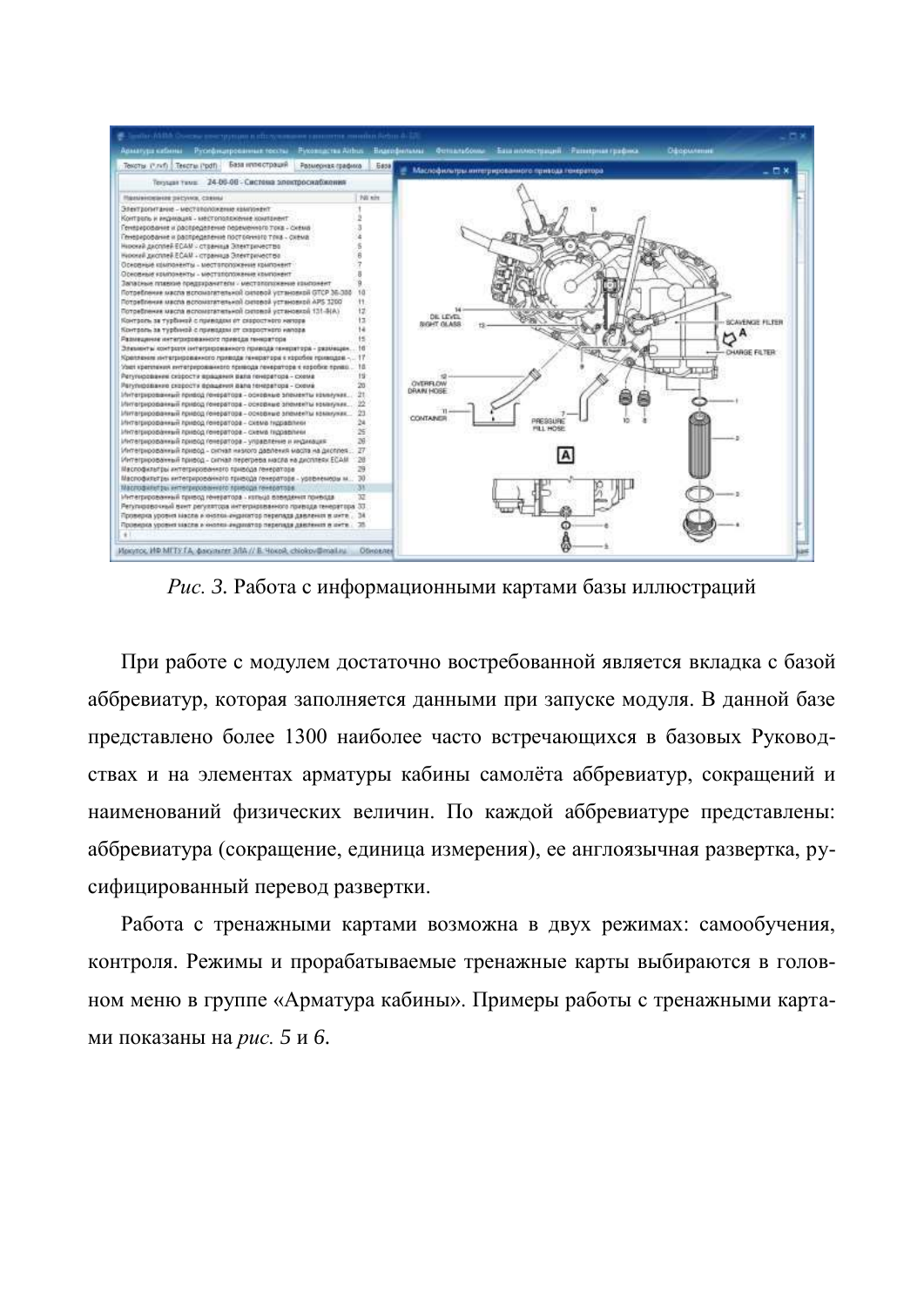

Рис. 4. Работа с информационными картами размерной графики

Работа с тренажной картой в режиме самообучения сводится к последовательной активации курсором неизученных элементов арматуры (включая дисплеи) на графическом фоне. При этом, под активированным элементом, выводится всплывающая справка с англоязычным и русскоязычным текстами (рис. 5). В версии модуля Speller-AMM 2.0 вывод всплывающей справки дополняется англоязычным аудиосопровождением.

Работа с тренажной картой в режиме контроля сводится к выполнению инструкции, автоматически выводимой на экран при запуске каждой карты.

Инструкция предусматривает последовательное выполнение следующих процедур (рис. 6): заполнение обязательных полей-идентификаторов пользователя и группы (в верхней части *рис. 6*); активации курсором кнопки «Протокол» - для начала протоколирования тренажа; циклической активации курсором кнопки «Вопрос» – для генерации очередного вопроса (до заданного инструктором числа вопросов, но не менее 10); активации курсором кнопки «Оценка» – для автоматического формирования результирующей оценки по тренажу. После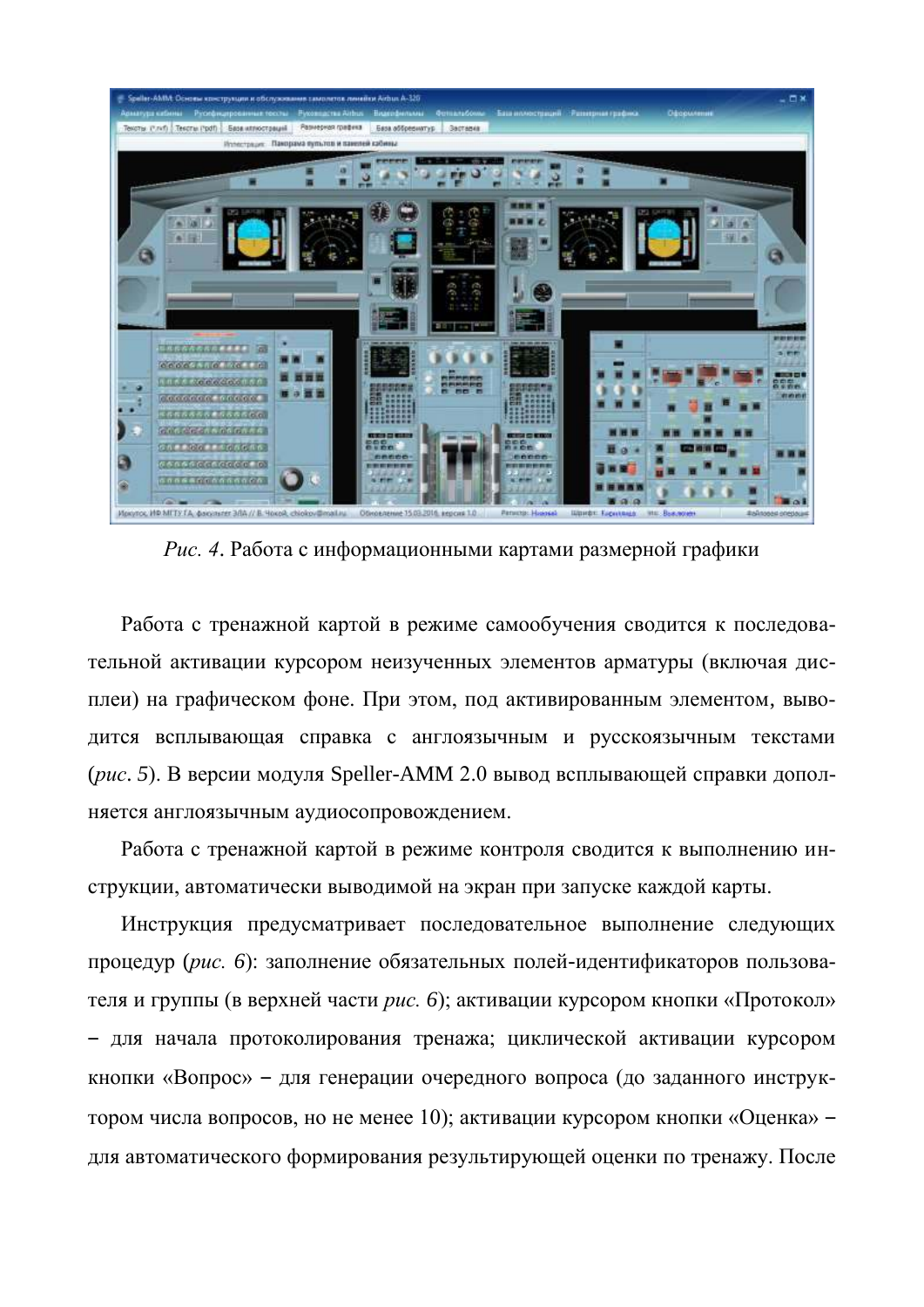генерации вопроса пользователь должен активировать курсором необходимый элемент арматуры (включая дисплеи) на графическом фоне.



Рис. 5. Работа с тренажёром арматуры кабины (режим самообучения)



*Рис.* 6. Работа с тренажёром арматуры кабины (режим контроля)